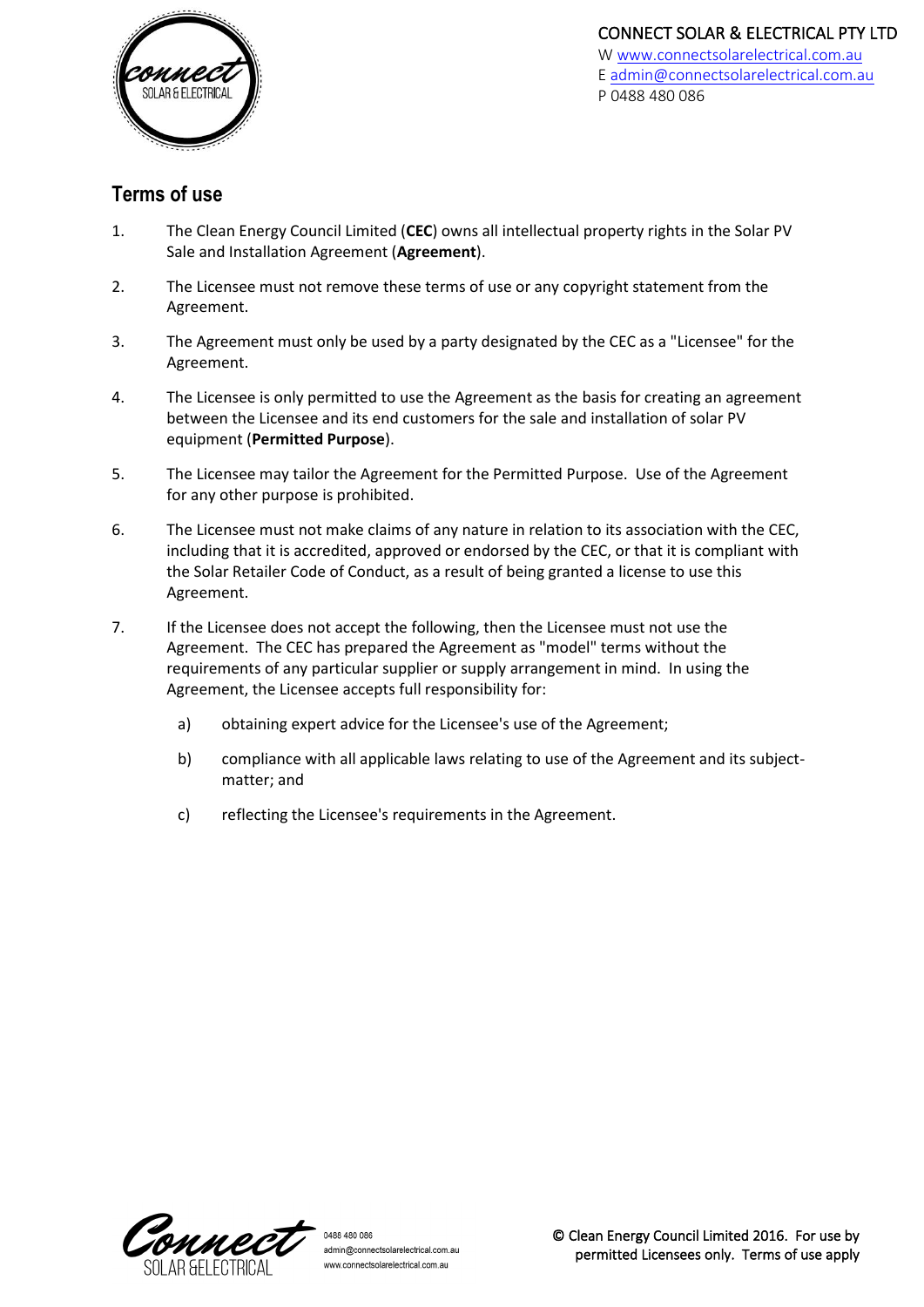

# Solar PV Sale and Installation Agreement Terms and Conditions

### 1. Introduction

### Who does this agreement apply to?

- 1.1 This agreement is between:
	- (a) Connect Solar & Electrical PTY LTD ABN 80 627 934 454 referred to as "we" or "us"; and
	- (b) the customer named in the Quote, referred to as "you".

### What is this agreement made up of?

- 1.2 This agreement is made up of:
	- (a) these Terms and Conditions; and
	- (b) the Quote attached to these Terms and Conditions.

### What does this agreement cover?

- 1.3 The agreement covers:
	- (a) your purchase from us of the solar photovoltaic system and other equipment, referred to as the "System" and described in the Full System Design attached to this agreement; and
	- (b) delivery and installation of the System at your Premises.

### When does this agreement start and end?

- 1.4 This agreement starts when you accept our offer set out in the Quote, which you can do by:
	- (a) signing and posting or delivering the Quote to our address as set out in the Quote;
	- (b) signing, scanning and emailing the Quote to our email address as set out in the Quote; or
	- (c) accepting the offer over the telephone, by calling our telephone number as set out in the Quote (in which case we will send you a full copy of this agreement, by post or email, within one week after your acceptance).
- <span id="page-1-0"></span>1.5 However, your purchase of the System will not become final until all of the following conditions have been satisfied:
	- (a) you have paid us the Deposit; and
	- (b) your electricity distributor (the company that actually delivers electricity to the Premises) has granted Grid Connection Approval.

**MMP** 

0488 480 086 admin@connectsolarelectrical.com.au www.connectsolarelectrical.com.au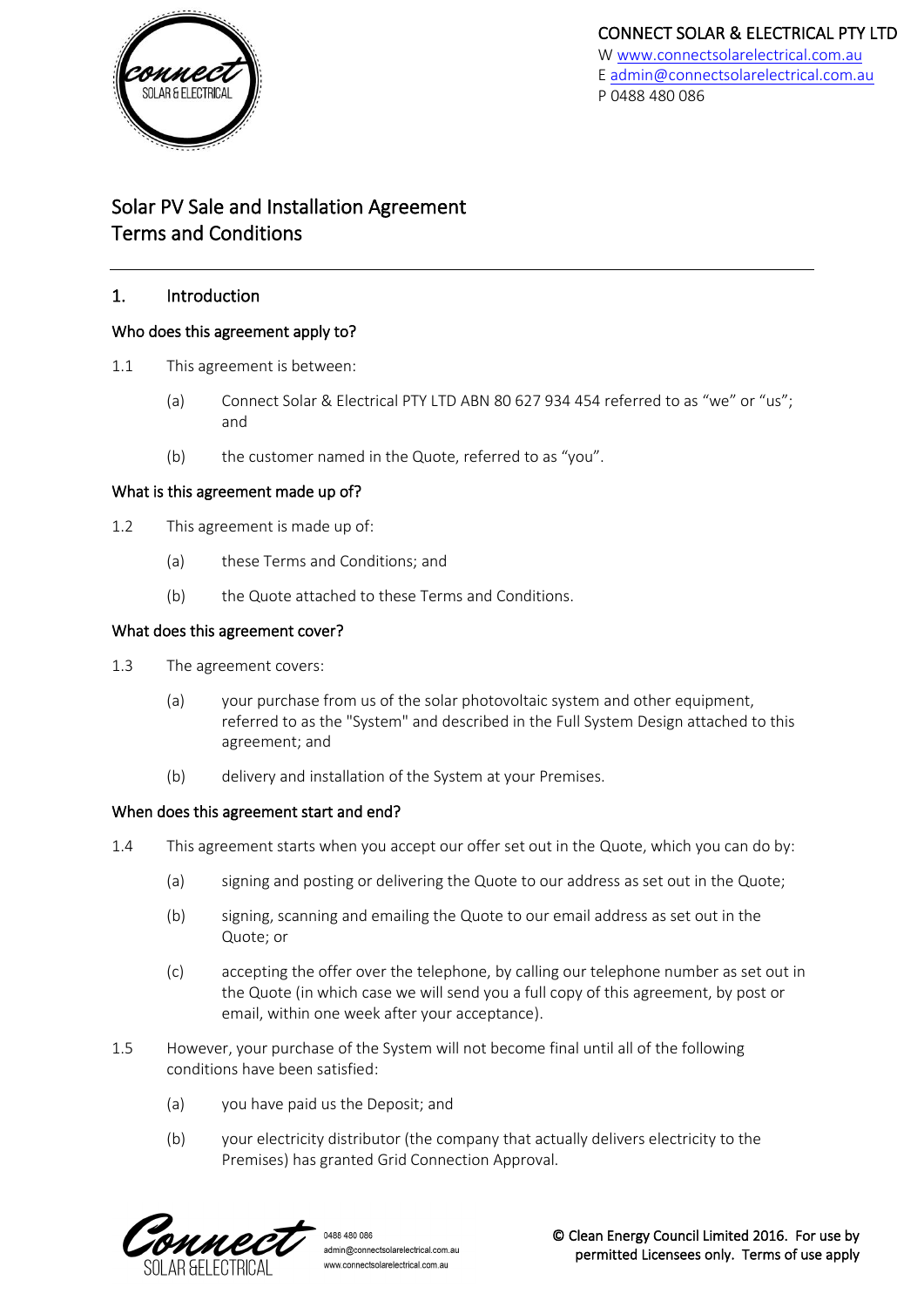

- 1.6 This agreement ends when we have finished installing and commissioning the System, unless we or you end it earlier in accordance with its terms.
- 1.7 If we have delivered and installed the System, then after the agreement ends the guarantees and related terms in claus[e 11](#page-7-0) will continue for the Guarantee Period.

### Other rules

1.8 In addition to this agreement, various laws and codes, including the Australian Consumer Law and, if we have volunteered to be bound by it, the CEC Solar Retailer Code of Conduct, also contain rules applicable to the sale and installation of solar photovoltaic systems, and we will comply with these rules in selling you the System and installing it at the Premises.

#### Capitalised terms have special definitions

1.9 Capitalised terms used in the agreement have the meanings given to them in clause [167](#page-9-0).

### 2. Sale of the System

2.1 Provided the conditions in clause [1.5](#page-1-0) have been satisfied, we agree to sell, and you agree to purchase, the System on the terms of this agreement.

### 3. Payment

#### Payment of the Deposit

3.1 You must pay us the Deposit at the same time as you accept our offer set out in the Quote.

#### Payment of the Balance

- 3.2 You must pay us the Balance at the same time as we deliver the System to the Premises.
- 3.3 Title in the System passes to you on payment of the Balance, provided you have already paid the Deposit and all other amounts you owe us.

#### Payment methods

3.4 Payments under this agreement can be made by bank cheque, money order, cash, debit card, credit card or direct deposit.

#### When payment is taken to be made

3.5 You will be taken to have made payment on the date on which we receive your payment as cleared funds in our bank account.

### 4. Refunds

4.1 If you have paid us money under this agreement, but the agreement ends for any of the following reasons before we install the System at your Premises, then when the agreement ends we will promptly refund all of the money you have paid:



0488 480 086 admin@connectsolarelectrical.com.au www.connectsolarelectrical.com.au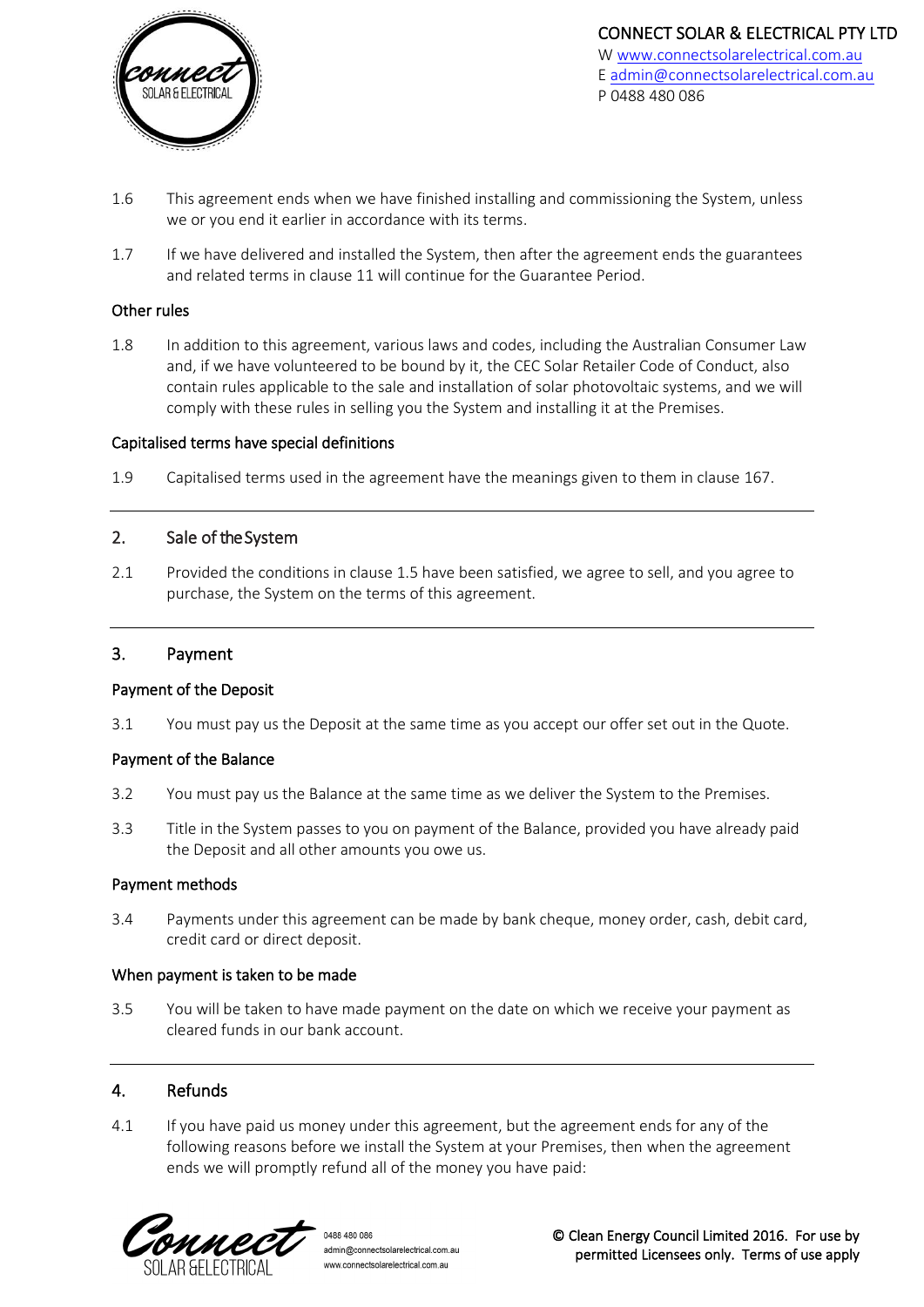

- <span id="page-3-7"></span>(a) if we have not delivered and installed the System at the Premises within 4 weeks after the original Target Date, and you choose to end the agreement under clause [7.7;](#page-5-0)
- <span id="page-3-5"></span>(b) if we give you notice of a price increase under clause [5,](#page-3-0) and you choose to end the agreement in accordance with clause [5.3](#page-3-1) rather than accept the price increase; or
- <span id="page-3-6"></span>(c) Grid Connection Approval is refused.
- (d) If any of the equipment quoted is unattainable and you do not agree to equipment of a similar quality to be substituted

### <span id="page-3-0"></span>5. Price increases

- <span id="page-3-3"></span>5.1 Subject to claus[e 5.2,](#page-3-2) we can increase the price of:
	- (a) the System or any part of it;
	- (b) the installation of the System; or
	- (c) any other item specified in the Quote,

to cover any new or increased cost in selling and installing the System under this agreement.

- <span id="page-3-2"></span>5.2 We can only increase prices under claus[e 5.1](#page-3-3) if:
	- (a) it is reasonable to do so;
	- (b) we are not prohibited by law from doing so; and
	- (c) we give you written notice of the increase at least one week before the Target Date set out in the Quote, or, if we have notified you of a new Target Date under clause [7.6,](#page-5-1) that new Target Date.
- <span id="page-3-1"></span>5.3 If we give you notice of a price increase and you prefer to end this agreement rather than accept the price increase, you can end the agreement in accordance with clause [5.4](#page-3-4) and, if you do, we will give you any refund required under clause [4.1\(b\).](#page-3-5)
- <span id="page-3-4"></span>5.4 You can end this agreement under clause [5.3](#page-3-1) by:
	- (a) calling us on our telephone number as set out in the Quote; or
	- (b) giving us written notice of this, by post or email,

before the Target Date set out in the Quote, or, if we have notified you of a new Target Date under clause [7.6,](#page-5-1) that new Target Date.

5.5 If we send you notice of a price increase and you do not end this agreement under clause [5.3](#page-3-1) by the relevant date, you will be taken to have agreed to the price increase.

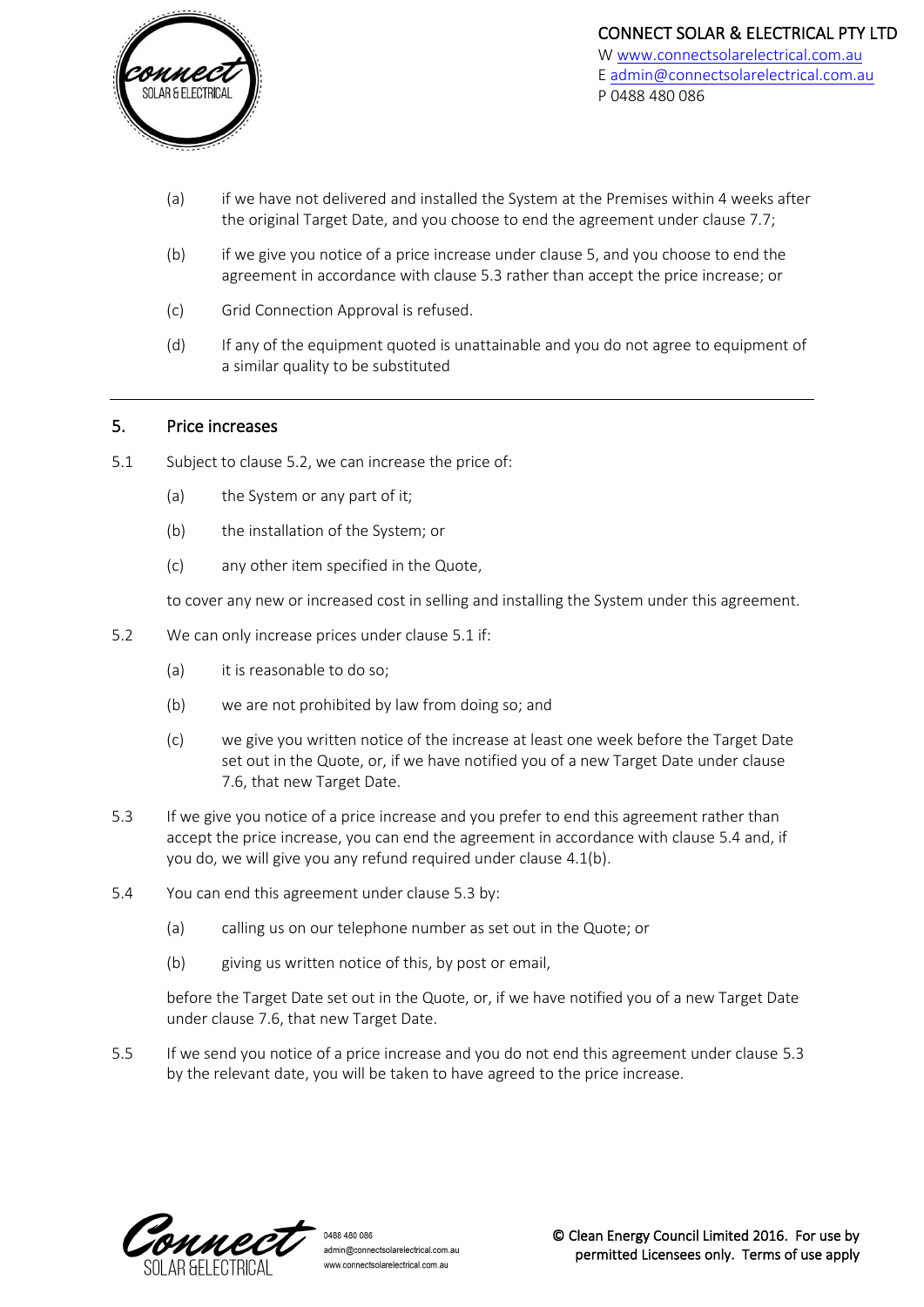

### 6. Approvals

### Grid Connection Approval

- 6.1 We will apply for Grid Connection Approval on your behalf. In doing this, we will:
	- (a) make the application as soon as possible;
	- (b) keep you updated on the progress of the application;
	- (c) respond, within a reasonable timeframe, to any information or other requests from the distributor; and
	- (d) promptly give you notice of the outcome of the application.
- 6.2 Your purchase of the System is subject to Grid Connection Approval being granted.
- 6.3 If Grid Connection Approval is refused, then this agreement will end and we will give you any refund required under clause [4.1\(c\).](#page-3-6)

### Other approvals

- 6.4 You are responsible for applying for and obtaining any other approvals, permits or consents required in respect of the installation of the System at the Premises.
- 6.5 You must apply for these approvals, permits and consents as soon as possible.
- 6.6 The sale and installation of the System, and your and our other obligations under this agreement, are not dependent on and will not be affected by whether and when you obtain these approvals, permits and consents.

# 7. Delivery and installation

### **Delivery**

- 7.1 Provided the conditions in clause [1.5](#page-1-0) have been satisfied, we must, or must procure, the delivery of the System to the Premises.
- 7.2 The risk of loss or theft of, or damage to, the System passes to you on delivery of the System to the Premises.

### Installation

7.3 Provided you have paid the Balance, we must install, or must procure the installation of, the System at the Premises, in accordance with the Full System Design.

### Target Date

7.4 We will use reasonable endeavours to deliver and install the System at the Premises on the Target Date.

CHMRCT

0488 480 086 admin@connectsolarelectrical.com.au www.connectsolarelectrical.com.au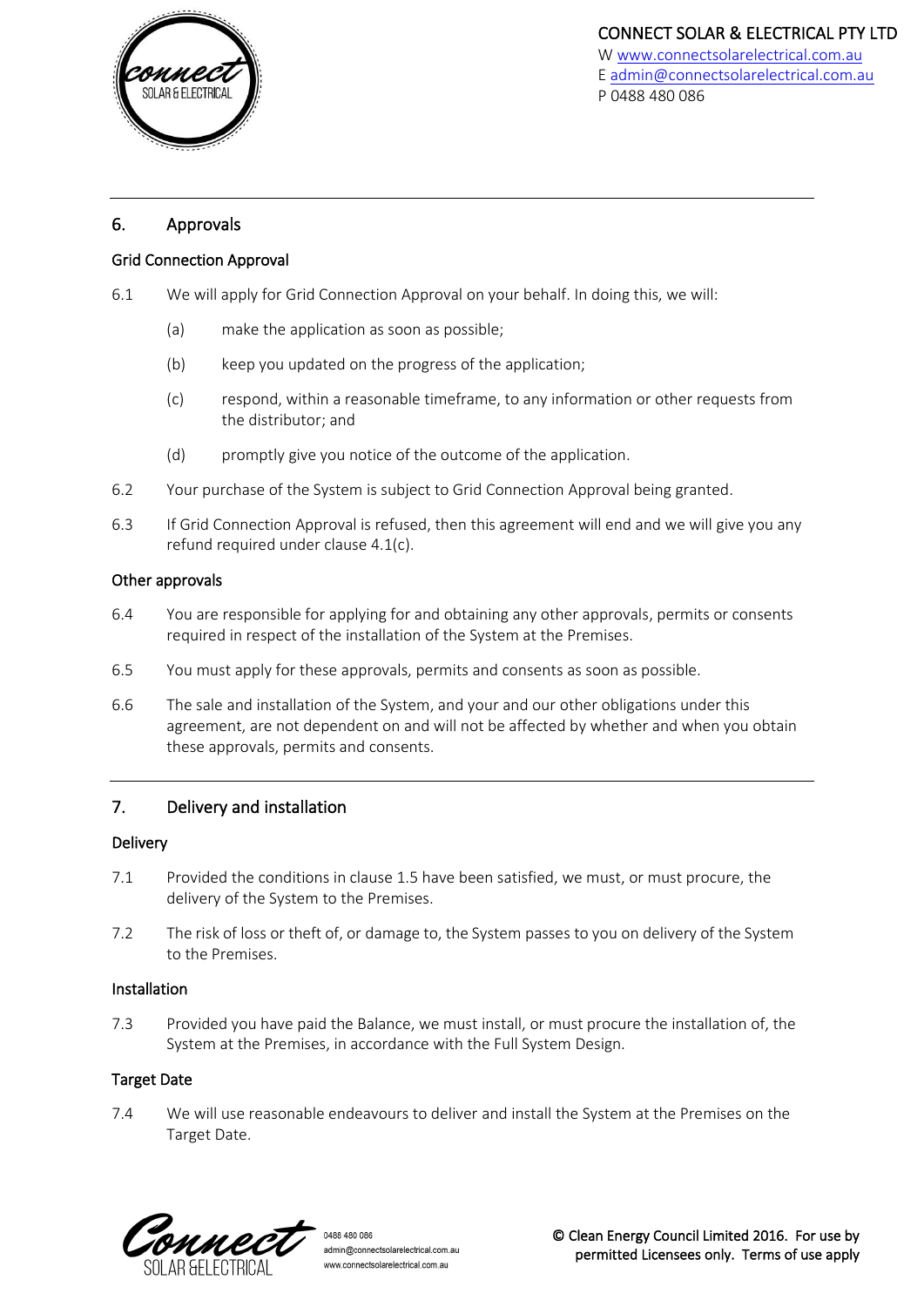

- 7.5 You agree, however, that:
	- (a) the Target Date is only a target and not a strict deadline; and
	- (b) we will not be liable to you if we fail to deliver and install the System at the Premises by the Target Date.
- <span id="page-5-1"></span>7.6 We will notify you if we do not think we can deliver and install the System at the Premises by the Target Date, and give you a new Target Date.
- <span id="page-5-0"></span>7.7 If we have not delivered and installed the System at the Premises within 4 weeks after the original Target Date, you can end this agreement and, if you do, we will give you any refund required under clause [4.1\(a\).](#page-3-7)

### Installation requirements

- 7.8 We (if we install the System) or our contractor (if we procure a contractor to install the System) must:
	- (a) be a CEC-Accredited Installer; and
	- (b) install the System in accordance with the Clean Energy Council Design and Install Guidelines and all other requirements applicable to CEC-Accredited Installers.
- 7.9 After installation of the System, we will give you any certificate or similar document regarding the electrical safety of the System which is required by law.
- 7.10 We will take every reasonable precaution in installing the System at the Premises. However, we will not be liable in respect of:
	- (a) the structural integrity of the roof;
	- (b) the roof's ability to carry the weight of the System;
	- (c) any effect installation of the System has on any roof manufacturer's warranty; or
	- (d) any damage to the roof or Premises which is not due to our negligence or breach of this agreement.

### <span id="page-5-2"></span>8. Accessing the Premises

- 8.1 You grant us permission to enter and remain at the Premises, and to have our contractors enter and remain at the Premises, to:
	- (a) conduct one or more site inspections, if we think this is necessary; and
	- (b) deliver and install the System,

at any reasonable time, provided we give you at least 3 Business Days' notice of the proposed access time.

8.2 You or your representative must be present at the Premises for any site inspection and for the delivery and installation of the System.



0488 480 086 admin@connectsolarelectrical.com.au www.connectsolarelectrical.com.au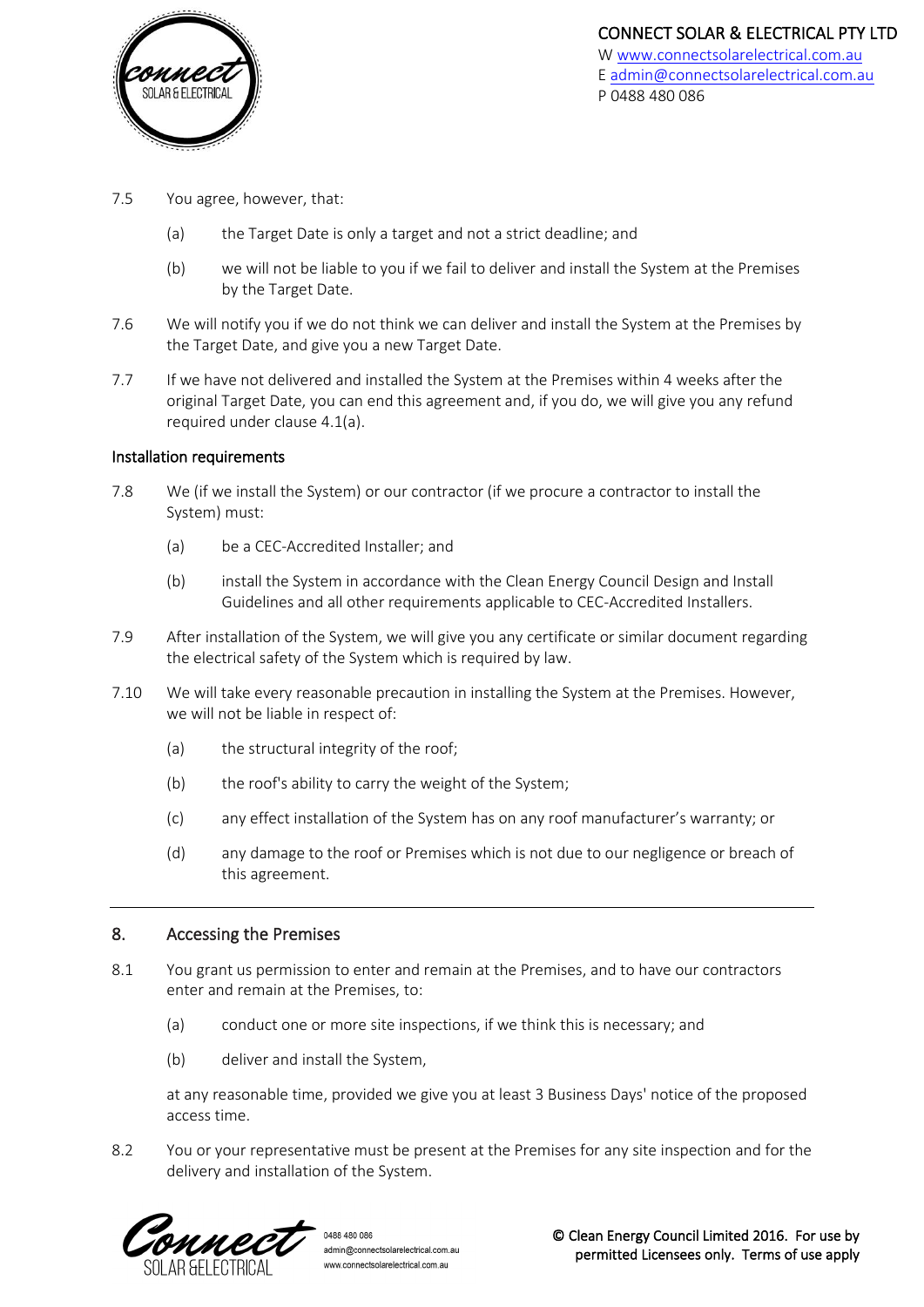

- 8.3 You must:
	- (a) ensure we and our contractors have convenient and safe access to all parts of the Premises necessary to conduct any required site inspections or to deliver and install the System;
	- (b) not hinder or obstruct this access; and
	- (c) ensure the Premises, including its roof, supporting structures and electrical wiring, are sound and able to accommodate installation of the System.

### 9. System maintenance

- 9.1 We must provide you with the Maintenance Documents.
- 9.2 It is your responsibility to maintain the System in accordance with these documents.

# 10. System performance and STCs

### Site-Specific Performance Estimate

10.1 We have calculated the Site-Specific Performance Estimate for the System and your Premises in accordance with the CEC System Design Guidelines.

### STC Incentive

- 10.2 We have calculated the STC Incentive based on:
	- (a) the maximum quantity of STCs that can be created in respect of the System under law, taking into account the Site-Specific Performance Estimate; and
	- (b) the monetary value of that quantity of STCs,

and deducted the STC Incentive from the System Price.

### Assignment of STCs to us

- <span id="page-6-0"></span>10.3 You hereby assign to us all of your existing and future rights, title and interest in and to all STCs created or able to be created in respect of the System.
- 10.4 You must do anything we reasonably request of you for the purpose of perfecting, confirming or evidencing this assignment, including providing information and executing documents.
- 10.5 You warrant to us, when you accept the offer set out in the Quote and again on installation of the System, that you have not previously created, or assigned the right to create, any STCs in respect of the System or any other solar photovoltaic generating unit at the Premises.

### Charging you the STC Incentive

<span id="page-6-1"></span>10.6 If you do anything that:

MM P

0488 480 086 admin@connectsolarelectrical.com.au www.connectsolarelectrical.com.au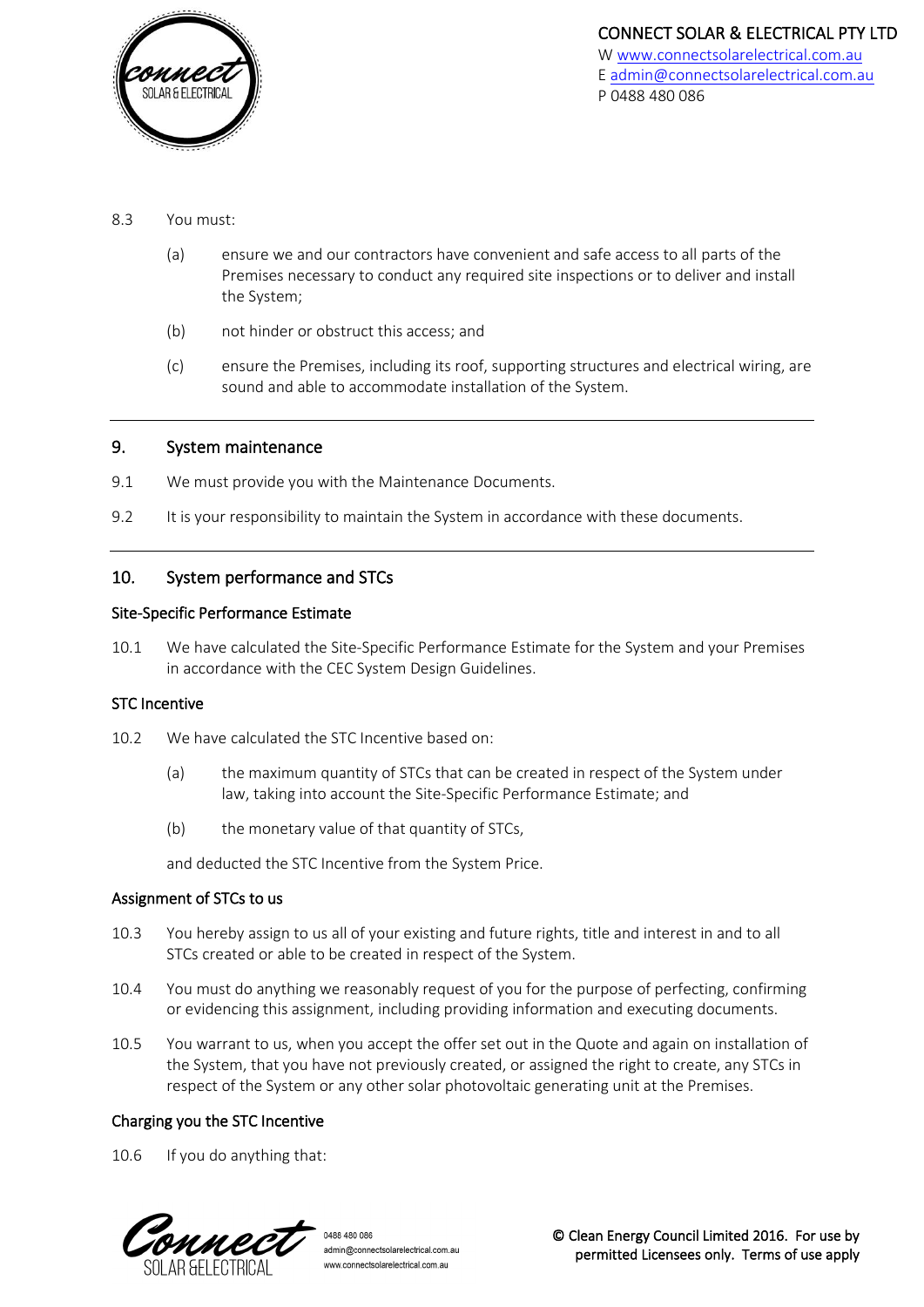

- (a) obstructs or avoids the assignment under clause [10.3;](#page-6-0)
- (b) reduces the maximum quantity of STCs that can be created in respect of the System; or
- (c) renders the System ineligible for the creation of STCs,

then we can increase the Total Price by the amount of the STC Incentive, and you must pay us the STC Incentive within 10 Business Days of us invoicing you for it.

10.7 Clause [5](#page-3-0) does not apply to any increase of the Total Price increases under clause [10.6,](#page-6-1) and you cannot end the agreement as a result of a price increase, or refuse to accept it.

### <span id="page-7-0"></span>11. System guarantees

- <span id="page-7-2"></span>11.1 Subject to clause [11.2,](#page-7-1) we guarantee:
	- (a) our workmanship, and the workmanship of our contractors, in installing the System; and
	- (b) the operation and performance of the System,

will be free from fault or defect for a period of 5 years commencing on the date the System is installed (Guarantee Period), and we will repair any such default or defect notified to us within the Guarantee Period, including by replacing all or part of the System where necessary, within a reasonable timeframe at no cost to you.

- <span id="page-7-1"></span>11.2 The guarantee in clause [11.1](#page-7-2) will not apply where:
	- (a) the fault or defect is not notified to us within the Guarantee Period; or
	- (b) the fault or defect is a result of:
		- (i) something done by you or someone else, and not us or our contractors; or
		- (ii) something beyond human control that occurred after installation, e.g., an extreme weather event;
		- (iii) the System being misused, abused, neglected or damaged after installation;
		- (iv) the System being maintained other than in accordance with the Maintenance Documents; or
		- (v) the System being repaired, modified, reinstalled or repositioned by anyone other than a service technician approved by us in writing.
- 11.3 The guarantee in clause [11.1](#page-7-2) is additional to any other guarantee or warranty you may have:
	- (a) from the manufacturer of the System; or



0488 480 086 admin@connectsolarelectrical.com.au www.connectsolarelectrical.com.au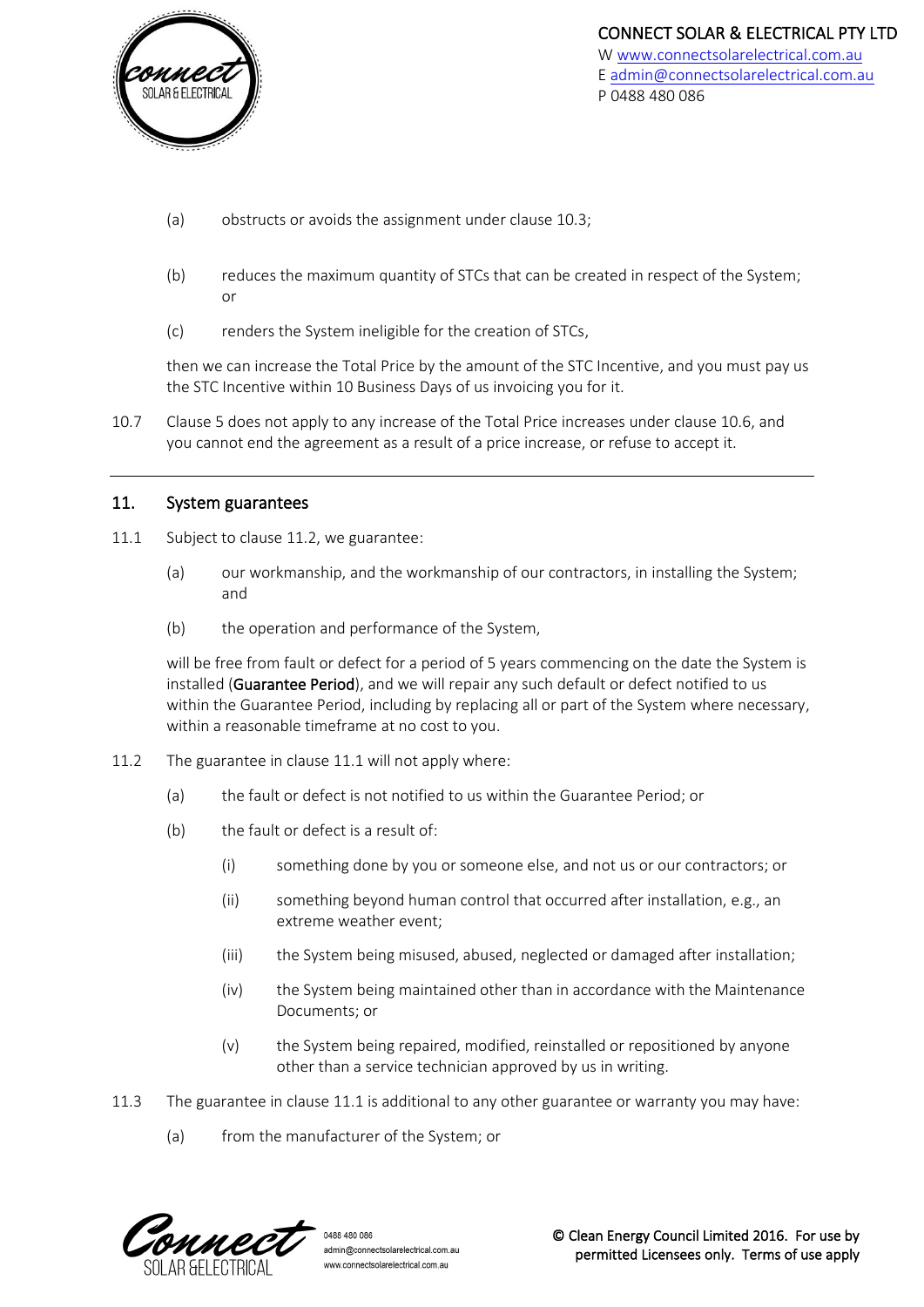

(b) under any applicable law, including the Australian Consumer Law,

[W www.connectsolarelectrical.com.au](http://www.connectsolarelectrical.com.au/) E [admin@connectsolarelectrical.com.au](mailto:admin@connectsolarelectrical.com.au) P 0488 480 086

although these other guarantees and warranties may not cover labour costs, travel costs and delivery costs arising from a claim under these other guarantees and warranties. We will notify you if this is the case, and tell you the costs payable. The costs will be payable in advance.

11.4 During the Guarantee Period, we will provide reasonable assistance to you in making any guarantee or warranty claim against the manufacturer of the System, including by acting as your liaison with the manufacturer.

# 12. Complaints

### Making a complaint

- 12.1 If you have a complaint relating to the System, its installation or this agreement generally, you can make a complaint to us by:
	- (a) calling us on our telephone number as set out in the Quote; or
	- (b) giving us written notice of this, by post or email.
- 12.2 We will handle your complaint in accordance with our standard complaints procedures. If we have volunteered to be bound by the CEC Solar Retailer Code of Conduct, then these procedures will comply with that Code, and with the Australian Standard on Complaints Handling AS ISO 10002-2006.

# If you are still not satisfied

- 12.3 If you are not satisfied with the outcome of your complaint, you can refer the complaint to with the relevant Fair Trading or Consumer Affairs office in your state or territory, as follows:
	- ACT: Office of Regulatory Services Phone: (02) 6207 3000
	- NSW: Fair Trading Phone: 13 32 20
	- NT: Consumer Affairs Phone: 1800 019 319
	- Qld: Office of Fair Trading Phone: 13 74 68
	- SA: Consumer and Business Services Phone: 13 18 82
	- Tas: Consumer Affairs and Fair Trading Phone: 1300 654 499
	- Vic: Consumer Affairs Phone: 1300 558 181

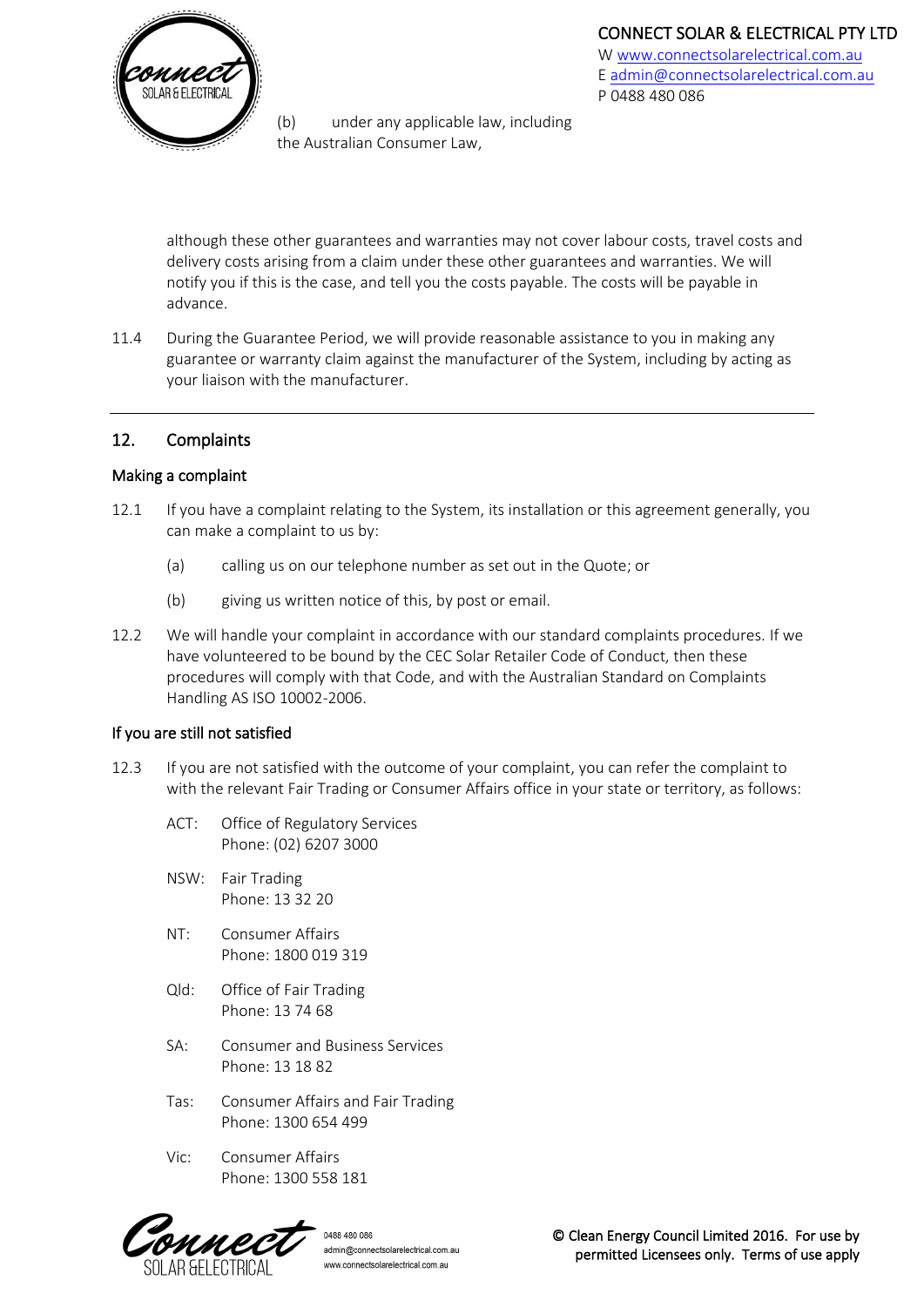

WA: Consumer Protection Phone: 1300 304 054

### 13. Privacy

- 13.1 We will comply with all relevant privacy legislation in relation to your personal information.
- 13.2 If you have any questions in relation to privacy, you can contact us by:
	- (a) calling us on our telephone number as set out in the Quote; or
	- (b) giving us written notice of this, by post or email.

# 14. What happens if you fail to perform this agreement?

- 14.1 If you:
	- (a) fail to pay any amount when due;or
	- (b) fail to perform your obligations in clause [8,](#page-5-2)

then we may suspend our performance of this agreement with immediate effect, and will give you a notice asking you to make the required payment or perform the required obligation.

- <span id="page-9-1"></span>14.2 If you fail to make the required payment or perform the required obligation within one week after the date of our notice, then we may end this agreement immediately by notice to you.
- 14.3 If we end this agreement under clause [14.2,](#page-9-1) you must pay us any costs we incur as a result of ending the agreement, and any costs we have already incurred in respect of the delivery or installation of the System.

# 15. GST

15.1 All amounts specified in the Quote are inclusive of GST.

### <span id="page-9-0"></span>16. General

### Notices

- 16.1 Any notice under this agreement must be in writing and signed by the sender or by an authorised representative of the sender and sent to or left at the address of the addressee in the Schedule or, if the addressee has previously notified the sender in writing of an alternative address for notices, that alternative address.
- 16.2 If the delivery or receipt of a notice occurs on a day which is not a Business Day or at a time after 5.00 pm in the place of receipt, it is regarded as having been received at 9.00am on the following Business Day.



0488 480 086 admin@connectsolarelectrical.com.au www.connectsolarelectrical.com.au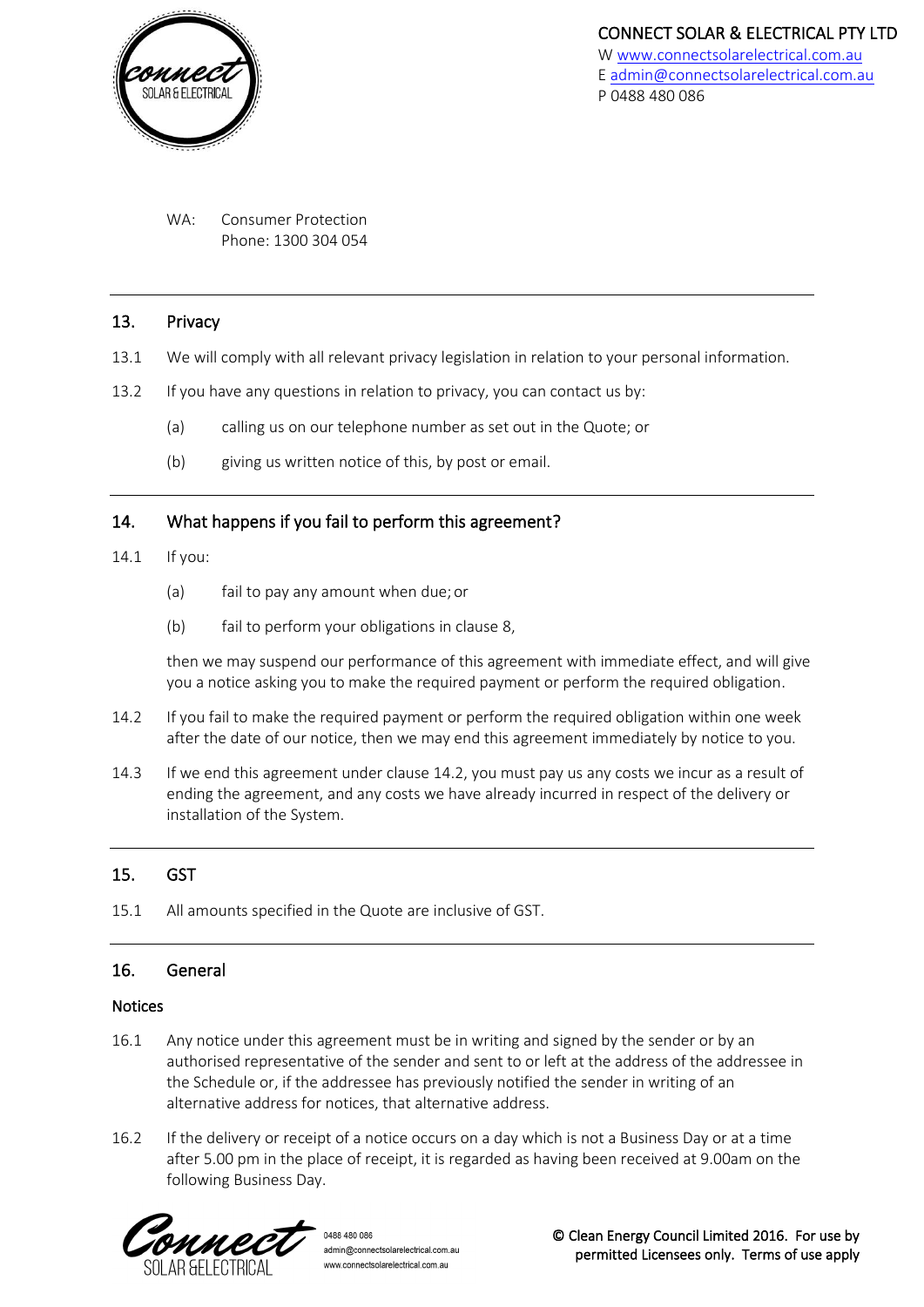

### Assignment and novation of the agreement

16.3 Neither party can assign its rights or novate its obligations under this agreement without the other party's prior written consent, not to be unreasonably withheld or delayed.

### Sub-contracting

- 16.4 We may sub-contract any of our obligations under this agreement to a third party, provided that:
	- (a) if we sub-contract any obligations:
		- (i) we will ensure the relevant sub-contractor is suitable and performs all subcontracted obligations in accordance with the requirements of this agreement;
		- (ii) we will continue to be liable to you for the performance of our obligations under this agreement, even though we have sub-contracted one or more of those obligations; and
		- (iii) we will be liable to you for the acts and omissions of our sub-contractors, as if these acts and omissions were our own; and
	- (b) our obligations in relation to the design or installation of the System can only be subcontracted to a CEC-Accredited Installer.

### Amendment of the agreement

16.5 This Agreement can only be amended in writing signed by both parties.

#### Waivers

16.6 A waiver in connection with this agreement is not valid or binding on the party granting that waiver unless made inwriting by that party.

### Severance

16.7 Any term of this agreement which is or becomes invalid or unenforceable does not render the other terms of the agreement invalid or unenforceable.

### Governing law of the agreement and submission to jurisdiction

16.8 The laws of the State or Territory in which the Premises are located govern this agreement, and each party irrevocably submits to the non-exclusive jurisdiction of courts with jurisdiction there.

### 17. Meaning of capitalised terms in this agreement

Australian Consumer Law means the Australian Consumer Law as set out in Schedule 2 to the *Competition and Consumer Act 2010* (Cth).



0488 480 086 admin@connectsolarelectrical.com.au www.connectsolarelectrical.com.au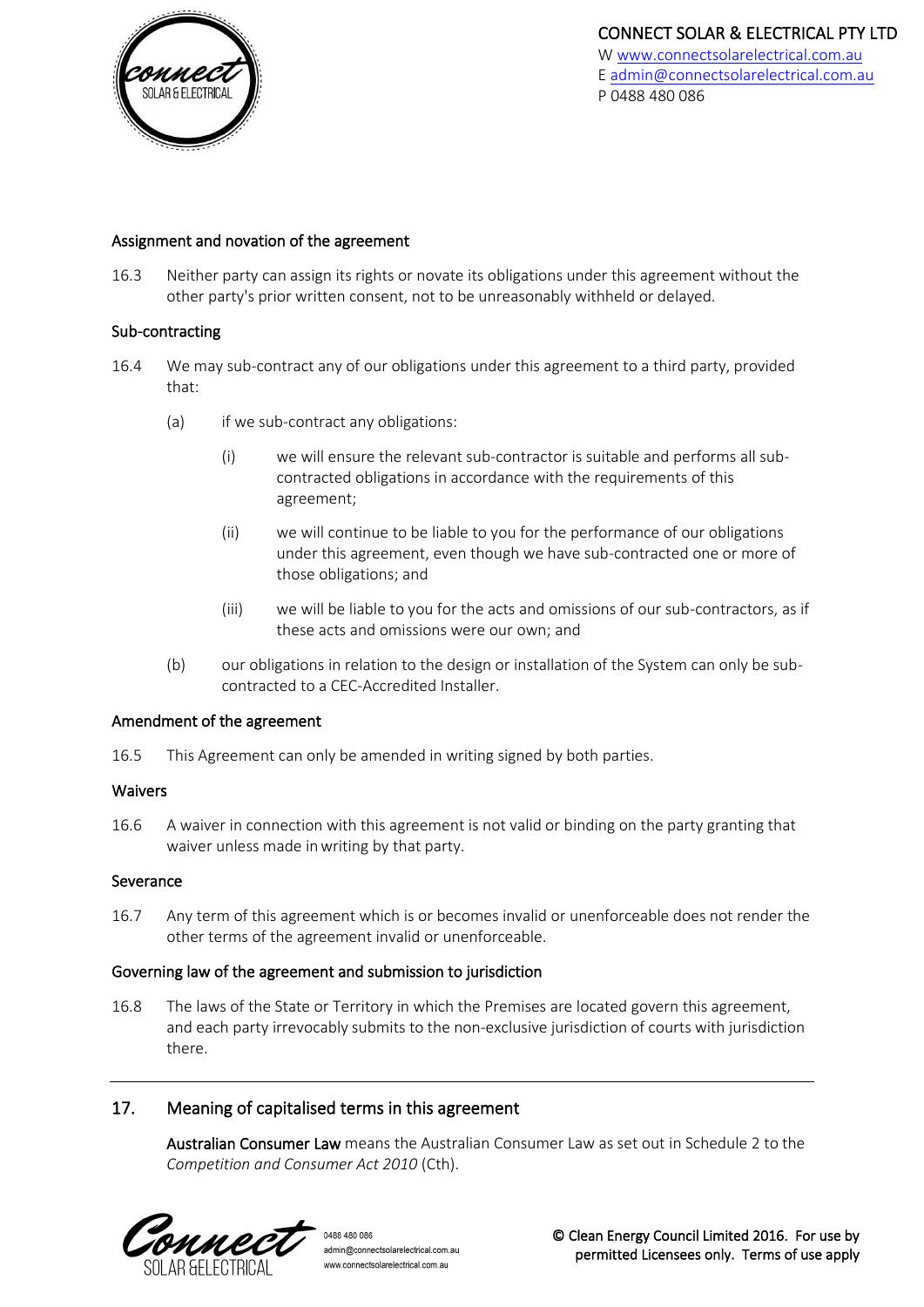# CONNECT SOLAR & ELECTRICAL PTY LTD



[W www.connectsolarelectrical.com.au](http://www.connectsolarelectrical.com.au/) E [admin@connectsolarelectrical.com.au](mailto:admin@connectsolarelectrical.com.au) P 0488 480 086

**Balance** means the amount specified as

such in the Quote, subject to any adjustment of this amount in accordance with claus[e 5.1](#page-3-3) or [10.6.](#page-6-1)

Business Day means a day which is not a Saturday, Sunday or public holiday in the State or Territory in which the Premises are located.

CEC-Accredited Installer means an installer of solar photovoltaic systems accredited in this capacity by the Clean Energy Council under the Clean Energy Council Code of Conduct and Accreditation Terms and Conditions.

CEC System Design Guidelines means the Clean Energy Council System Design Guidelines for Accredited Designers.

Deposit means the amount specified as such in the Quote, subject to any adjustment of this amount in accordance with claus[e 5.1](#page-3-3) or [10.6.](#page-6-1)

Full System Design includes the System design and specifications, proposed roof plan, System orientation and tilt, expected efficiency and the Site-Specific Performance Estimate calculations, as set out in Attachment 1.

Grid Connection Approval means approval from your electricity distributor for the connection of the System to the electricity grid at the Premises.

GST has the meaning given in the *A New Tax System (Goods and Services Tax) Act 1999*  (Cth).

Guarantee Period has the meaning given to it in clause [11.1](#page-7-2) 

Maintenance Documents means the System maintenance documents listed in Attachment 2 to this agreement.

Premises mean the premises at the address specified in the Quote.

Privacy Act means the *Privacy Act 1988* (Cth).

Quote means the document titled as such which forms part of this agreement and is attached to the Terms and Conditions.

Site-Specific Performance Estimate means our site-specific estimate of the average daily energy yield of the System for each month, in kWh, as set out in the Full System Design.

STC means a small-scale technology certificate created under the *Renewable Energy (Electricity) Act 2000* (Cth).

STC Incentive means the amount specified as such in the Quote.

System means the solar photovoltaic system and other equipment we are to deliver and install at the Premises under this agreement, as described in the Full System Design.

System Price means the amount specified as such in the Quote.

Target Date means the date specified as such in the Quote, subject to any variation of that date in accordance with clause [7.6.](#page-5-1)

m M.P.I

0488 480 086 admin@connectsolarelectrical.com.au www.connectsolarelectrical.com.au